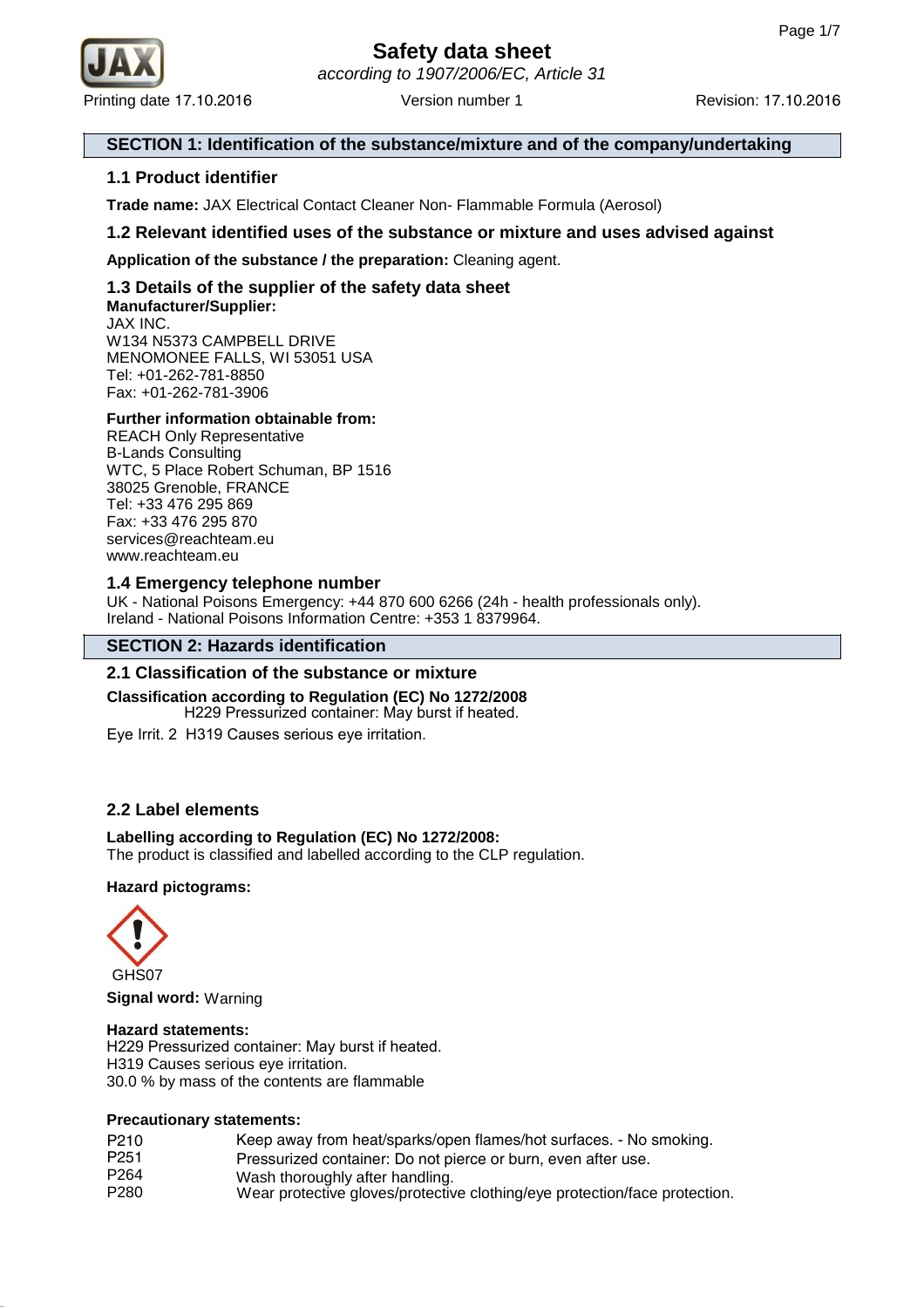according to 1907/2006/EC, Article 31

Printing date 17.10.2016 **Version number 1** Revision: 17.10.2016 **Revision: 17.10.2016** 

## **Trade name:** JAX Electrical Contact Cleaner Non- Flammable Formula (Aerosol)

P305+P351+P338 IF IN EYES: Rinse cautiously with water for several minutes. Remove contact lenses, if present and easy to do. Continue rinsing.

P337+P313 If eye irritation persists: Get medical advice/attention.<br>P410+P412 Protect from sunlight. Do not expose to temperatures

Protect from sunlight. Do not expose to temperatures exceeding 50 °C/122 °F.

### **2.3 Other hazards**

**Results of PBT and vPvB assessment PBT:** Not applicable. **vPvB:** Not applicable.

## **SECTION 3: Composition/information on ingredients**

## **3.2 Mixtures**

| <b>Hazardous components:</b>                                                            |                                                         |            |  |
|-----------------------------------------------------------------------------------------|---------------------------------------------------------|------------|--|
| CAS: 811-97-2                                                                           | 1,1,1,2-Tetrafluorethan                                 | 50-100%    |  |
| EINECS: 212-377-0                                                                       | substance with a Community workplace exposure limit     |            |  |
| CAS: 67-63-0                                                                            | Propan-2-ol                                             | $10 - 25%$ |  |
| EINECS: 200-661-7                                                                       |                                                         |            |  |
| Index number: 603-117-00-0                                                              |                                                         |            |  |
|                                                                                         | Flam. Liq. 2, H225; Eye Irrit. 2, H319; STOT SE 3, H336 |            |  |
| CAS: 67-64-1                                                                            | acetone                                                 | 10-25%     |  |
| EINECS: 200-662-2                                                                       |                                                         |            |  |
| Index number: 606-001-00-8                                                              |                                                         |            |  |
|                                                                                         | Flam. Liq. 2, H225; Eye Irrit. 2, H319; STOT SE 3, H336 |            |  |
| Additional information: For the wording of the listed risk phrases refer to section 16. |                                                         |            |  |

#### **SECTION 4: First aid measures**

## **4.1 Description of first aid measures**

**After inhalation:** Supply fresh air. Consult a doctor if symptoms persist.

**After skin contact:** Immediately wash with water and soap and rinse thoroughly.

#### **After eye contact:**

Remove contact lenses, if worn.

Rinse opened eye for several minutes under running water. If symptoms persist, consult a doctor.

**After swallowing:** Call for a doctor immediately.

## **4.2 Most important symptoms and effects, both acute and delayed**

No further relevant information available.

### **4.3 Indication of any immediate medical attention and special treatment needed** No further relevant information available.

#### **SECTION 5: Firefighting measures**

## **5.1 Extinguishing media**

**Suitable extinguishing agents:** CO2, sand, extinguishing powder. Do not use water.

**For safety reasons unsuitable extinguishing agents:** Water with full jet.

## **5.2 Special hazards arising from the substance or mixture**

No further relevant information available.

#### **5.3 Advice for firefighters**

**Protective equipment:** No special measures required.

## **SECTION 6: Accidental release measures**

## **6.1 Personal precautions, protective equipment and emergency procedures**

Keep away from ignition sources.

Wear protective equipment. Keep unprotected persons away.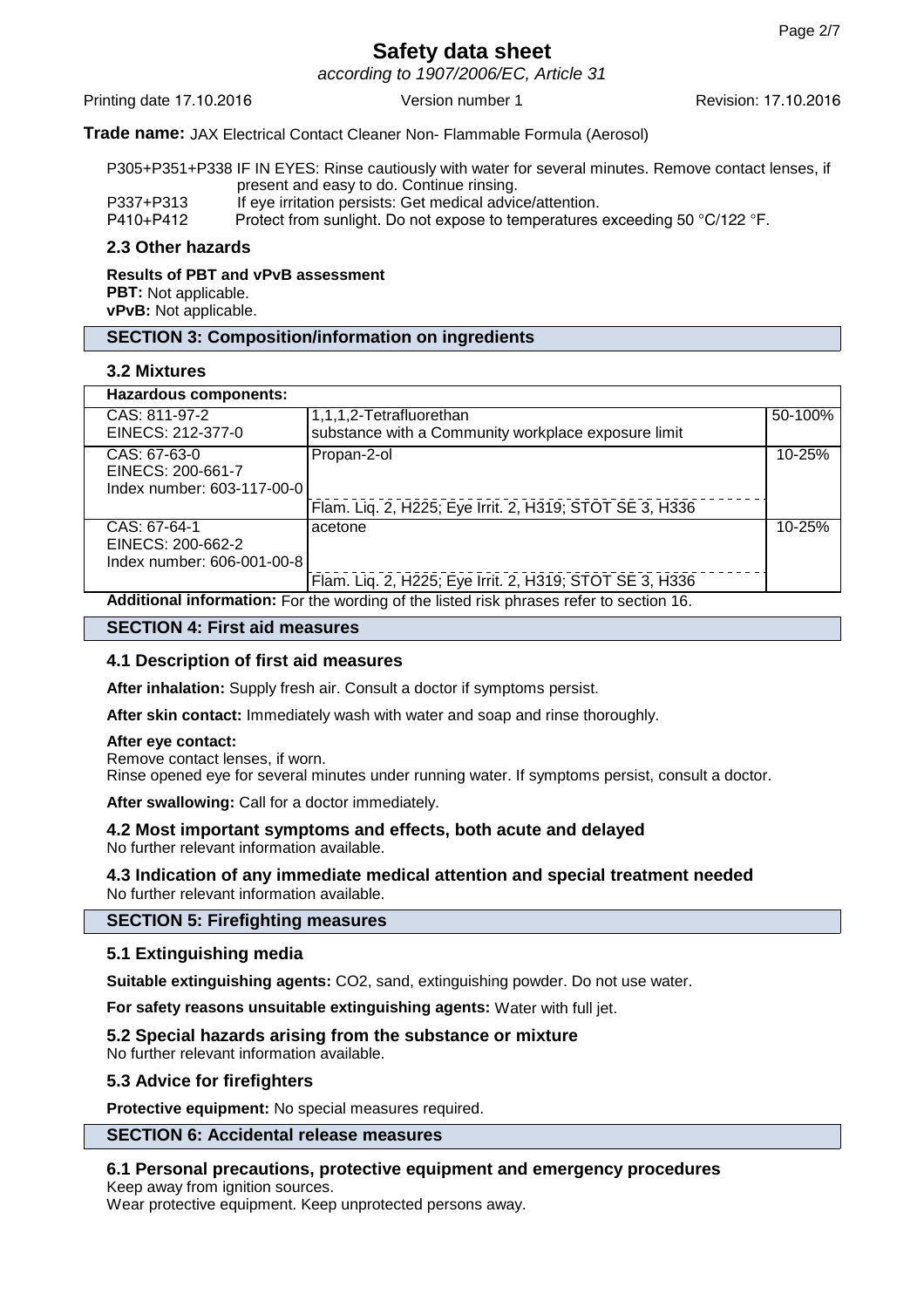according to 1907/2006/EC, Article 31

Printing date 17.10.2016 **Version number 1** Revision: 17.10.2016 **Revision: 17.10.2016** 

**Trade name:** JAX Electrical Contact Cleaner Non- Flammable Formula (Aerosol)

## **6.2 Environmental precautions**

Do not allow product to reach sewage system or any water course. Inform respective authorities in case of seepage into water course or sewage system.

## **6.3 Methods and material for containment and cleaning up**

Absorb with liquid-binding material (sand, diatomite, acid binders, universal binders, sawdust).

## **6.4 Reference to other sections**

See Section 7 for information on safe handling. See Section 8 for information on personal protection equipment. See Section 13 for disposal information.

## **SECTION 7: Handling and storage**

**7.1 Precautions for safe handling** Keep away from heat and direct sunlight.

### **Information about fire - and explosion protection:**

Keep ignition sources away - Do not smoke. Protect against electrostatic charges.

## **7.2 Conditions for safe storage, including any incompatibilities**

### **Requirements to be met by storerooms and receptacles:**

Store in a cool, dry place in tightly closed receptacles.

Observe official regulations on storing packagings with pressurized containers.

**Information about storage in one common storage facility:** Store away from oxidizing agents.

**7.3 Specific end use(s):** No further relevant information available.

## **SECTION 8: Exposure controls/personal protection**

## **8.1 Control parameters**

| Ingredients with limit values that require monitoring at the workplace: |                                                                         |  |  |  |
|-------------------------------------------------------------------------|-------------------------------------------------------------------------|--|--|--|
| 811-97-2 1,1,1,2-Tetrafluorethan                                        |                                                                         |  |  |  |
|                                                                         | WEL (Great Britain) Long-term value: 4240 mg/m <sup>3</sup> , 1000 ppm  |  |  |  |
| 67-63-0 Propan-2-ol                                                     |                                                                         |  |  |  |
|                                                                         | WEL (Great Britain) Short-term value: 1250 mg/m <sup>3</sup> , 500 ppm  |  |  |  |
|                                                                         | Long-term value: 999 mg/m <sup>3</sup> , 400 ppm                        |  |  |  |
| 67-64-1 acetone                                                         |                                                                         |  |  |  |
|                                                                         | WEL (Great Britain) Short-term value: 3620 mg/m <sup>3</sup> , 1500 ppm |  |  |  |
|                                                                         | Long-term value: 1210 mg/m <sup>3</sup> , 500 ppm                       |  |  |  |
| <b>IOELV (EU)</b>                                                       | Long-term value: 1210 mg/m <sup>3</sup> , 500 ppm                       |  |  |  |

**Additional information:** The lists valid during the making were used as basis.

## **8.2 Exposure controls**

## **Personal protective equipment**

## **General protective and hygienic measures:**

The usual precautionary measures are to be adhered to when handling chemicals. Wash hands before breaks and at the end of work.

**Respiratory protection:** Use suitable respiratory protective device in case of insufficient ventilation.

#### **Protection of hands:**



The selected protective gloves have to satisfy the specifications of EU Directive 89/686/EEC and the standard EN 374 derived from it.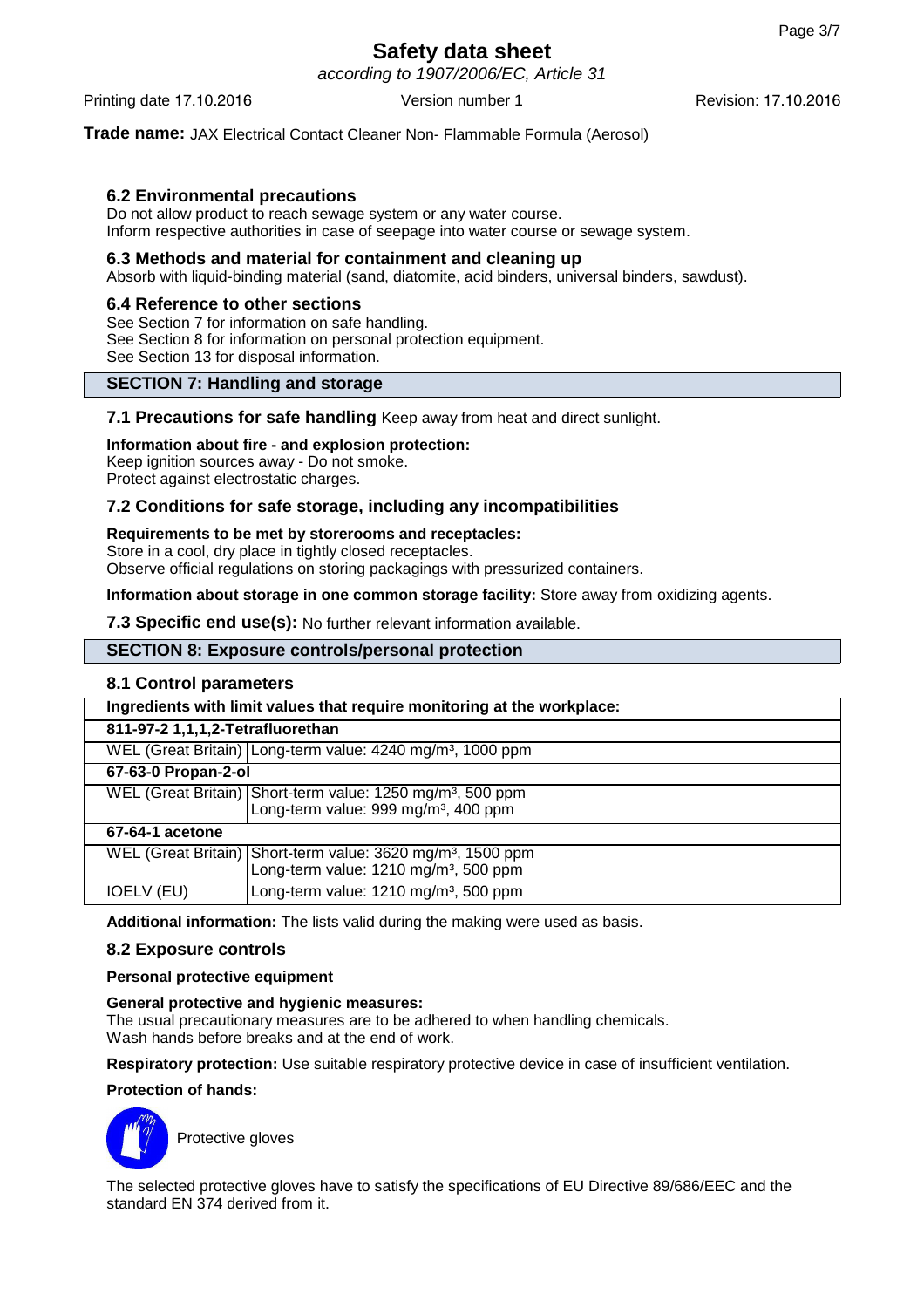according to 1907/2006/EC, Article 31

Printing date 17.10.2016 Version number 1 Revision: 17.10.2016

## **Trade name:** JAX Electrical Contact Cleaner Non- Flammable Formula (Aerosol)

**Eye protection:**



Safety glasses with side-shields (EN 166).

**Body protection:** Protective work clothing.

**SECTION 9: Physical and chemical properties**

## **9.1 Information on basic physical and chemical properties**

| <b>General Information</b>                                          |                                               |  |  |  |
|---------------------------------------------------------------------|-----------------------------------------------|--|--|--|
| Appearance:<br>Form:<br>Colour:                                     | Aerosol.<br>Colourless.                       |  |  |  |
| Odour:<br><b>Odour threshold:</b>                                   | Alcohol-like<br>Not determined.               |  |  |  |
| pH-value:                                                           | Not determined.                               |  |  |  |
| <b>Melting point/Melting range:</b>                                 | Not determined.                               |  |  |  |
| <b>Boiling point/Boiling range:</b>                                 | Not applicable, as aerosol.                   |  |  |  |
| Flash point:                                                        | Not applicable, as aerosol.                   |  |  |  |
| Flammability (solid, gaseous):                                      | Not applicable.                               |  |  |  |
| Ignition temperature:                                               | Not determined.                               |  |  |  |
| <b>Decomposition temperature:</b>                                   | Not determined.                               |  |  |  |
| Danger of explosion:                                                | Product does not present an explosion hazard. |  |  |  |
| <b>Explosion limits:</b><br>Lower:<br>Upper:                        | Not determined.<br>Not determined.            |  |  |  |
| <b>Oxidizing properties</b>                                         | Not determined.                               |  |  |  |
| Vapour pressure:                                                    | Not determined.                               |  |  |  |
| Density:                                                            | Not determined.                               |  |  |  |
| <b>Relative density</b>                                             | Not determined.                               |  |  |  |
| <b>Vapour density</b>                                               | Not determined.                               |  |  |  |
| <b>Evaporation rate</b>                                             | Not applicable.                               |  |  |  |
| Solubility in / Miscibility with<br>water:                          | Not determined.                               |  |  |  |
| Partition coefficient (n-octanol/water): Not determined.            |                                               |  |  |  |
| <b>Viscosity:</b><br>Dynamic:<br>Kinematic:                         | Not determined.<br>Not determined.            |  |  |  |
| 9.2 Other information<br>No further relevant information available. |                                               |  |  |  |
| <b>SECTION 10: Stability and reactivity</b>                         |                                               |  |  |  |

**10.1 Reactivity** No data available.

 $\overline{\phantom{a}}$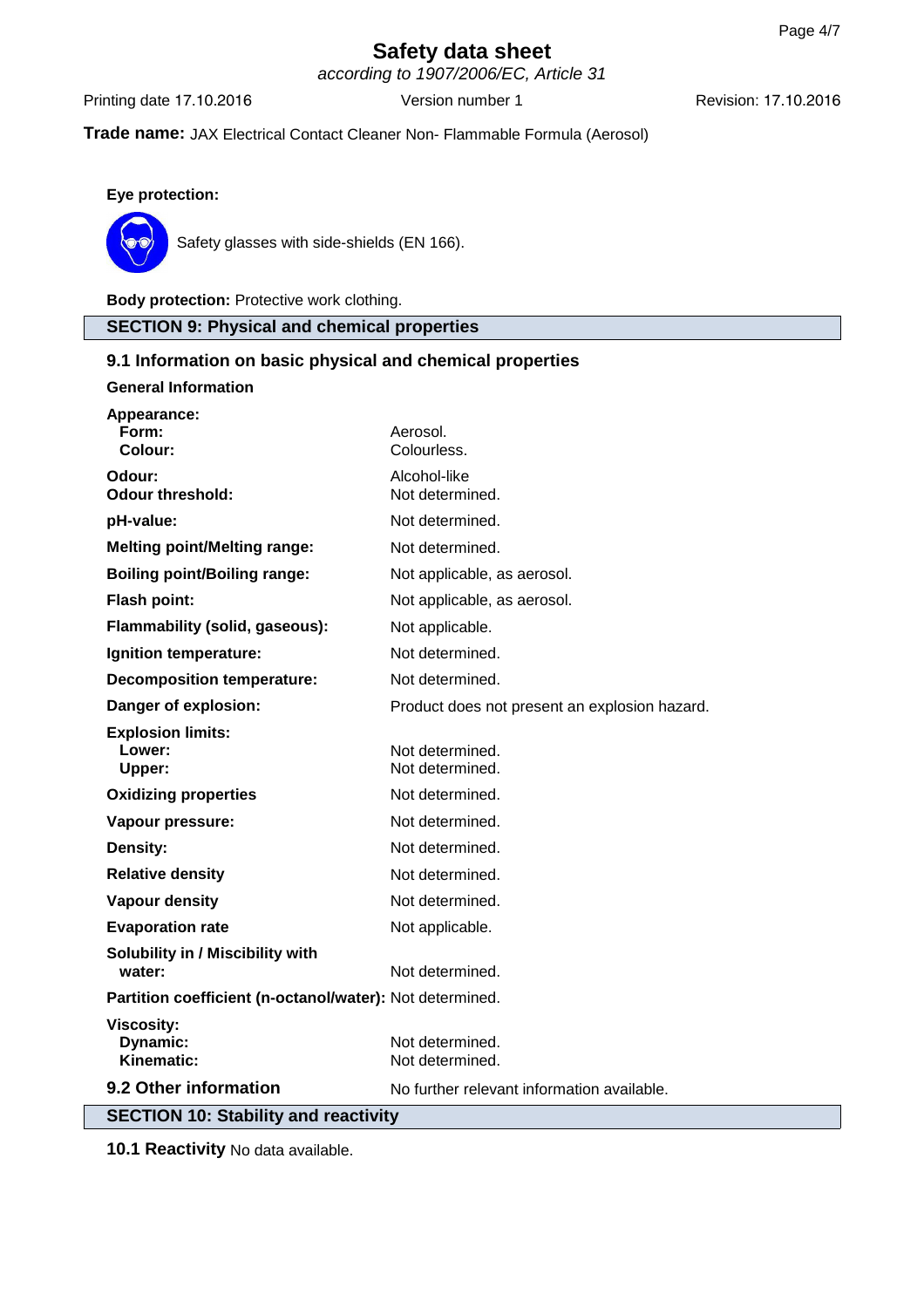according to 1907/2006/EC, Article 31

Printing date 17.10.2016 **Version number 1** Revision: 17.10.2016 **Revision: 17.10.2016** 

**Trade name:** JAX Electrical Contact Cleaner Non- Flammable Formula (Aerosol)

## **10.2 Chemical stability**

## **Thermal decomposition / conditions to be avoided:**

No decomposition if used and stored according to specifications.

**10.3 Possibility of hazardous reactions** No dangerous reactions known.

**10.4 Conditions to avoid** Keep away from heat and direct sunlight.

**10.5 Incompatible materials** Avoid strong oxidants, strong alkalis and strong acids.

**10.6 Hazardous decomposition products** Carbon monoxide and carbon dioxide.

## **SECTION 11: Toxicological information**

## **11.1 Information on toxicological effects**

**Acute toxicity**

| LD/LC50 values:     |      |                                    |  |  |  |
|---------------------|------|------------------------------------|--|--|--|
| 67-63-0 Propan-2-ol |      |                                    |  |  |  |
| Oral                | LD50 | 5045 mg/kg (Rat)                   |  |  |  |
| Dermal              | LD50 | 12800 mg/kg (Rabbit)               |  |  |  |
|                     |      | Inhalative $LC50/4h$ 30 mg/L (Rat) |  |  |  |
| 67-64-1 acetone     |      |                                    |  |  |  |
| Oral                | LD50 | 5800 mg/kg (Rat)                   |  |  |  |
| Dermal              | LD50 | 20000 mg/kg (Rabbit)               |  |  |  |

#### **Primary irritant effect: on the skin:** No irritant effect.

**on the eye:** Irritating effect.

**Sensitization:** No sensitizing effects known.

## **SECTION 12: Ecological information**

## **12.1 Toxicity**

**Aquatic toxicity:** No further relevant information available.

**12.2 Persistence and degradability** No further relevant information available.

**12.3 Bioaccumulative potential** No further relevant information available.

**12.4 Mobility in soil** No further relevant information available.

## **12.5 Results of PBT and vPvB assessment**

**PBT:** Not applicable. **vPvB:** Not applicable.

**12.6 Other adverse effects** No further relevant information available.

## **SECTION 13: Disposal considerations**

## **13.1 Waste treatment methods**

**Recommendation:** Do not allow product to reach sewage system.

#### **Uncleaned packaging**

**Recommendation:** Disposal must be made according to official regulations.

## **SECTION 14: Transport information**

**14.1 UN Number ADR, IMDG, IATA** UN1950

**14.2 UN proper shipping name ADR** 1950 AEROSOLS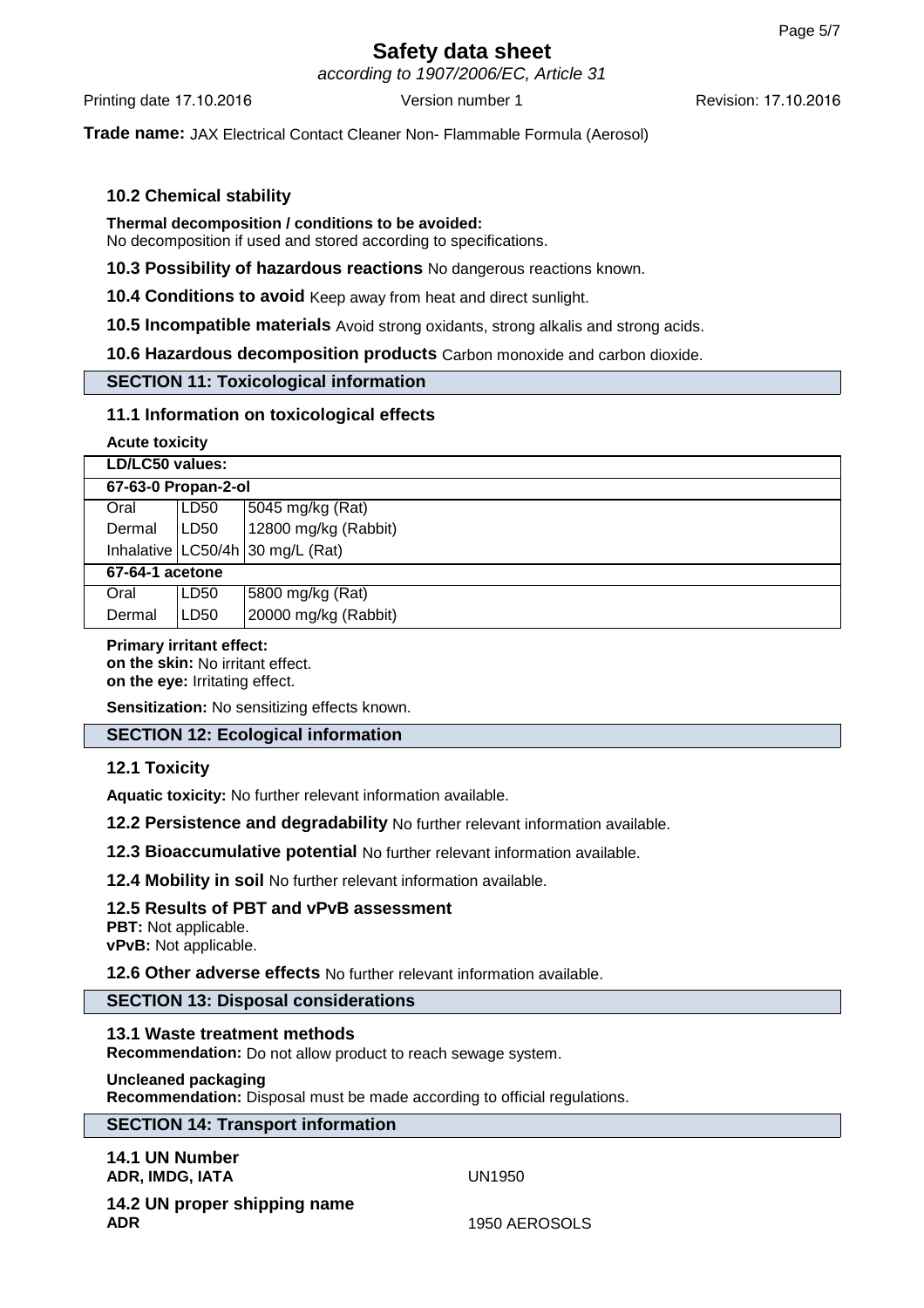according to 1907/2006/EC, Article 31

Printing date 17.10.2016 **Version number 1** Revision: 17.10.2016 **Revision: 17.10.2016** 

and the second contract of the second contract of the second contract of the second contract of the second contract of the second contract of the second contract of the second contract of the second contract of the second

**Trade name:** JAX Electrical Contact Cleaner Non- Flammable Formula (Aerosol)

| <b>IMDG</b><br><b>IATA</b>                                                       | <b>AEROSOLS</b><br>AEROSOLS, non-flammable |
|----------------------------------------------------------------------------------|--------------------------------------------|
| 14.3 Transport hazard class(es)                                                  |                                            |
| <b>ADR</b>                                                                       |                                            |
|                                                                                  |                                            |
| <b>Class</b><br>Label                                                            | 2 5A Gases.<br>2.2                         |
| <b>IMDG, IATA</b>                                                                |                                            |
|                                                                                  |                                            |
| <b>Class</b><br>Label                                                            | 2.2<br>2.2                                 |
| 14.4 Packing group<br>ADR, IMDG, IATA                                            | Not applicable.                            |
| <b>14.5 Environmental hazards</b><br><b>Marine pollutant:</b>                    | <b>No</b>                                  |
| 14.6 Special precautions for user                                                | Warning: Gases.                            |
| Danger code (Kemler):<br><b>EMS Number:</b>                                      | $F-D, S-U$                                 |
| 14.7 Transport in bulk according to Annex II<br>of MARPOL 73/78 and the IBC Code | Not applicable.                            |
| <b>Transport/Additional information:</b><br><b>ADR</b>                           |                                            |
| <b>Tunnel restriction code:</b>                                                  | E                                          |
| <b>SECTION 15: Regulatory information</b>                                        |                                            |

#### **15.1 Safety, health and environmental regulations/legislation specific for the substance or mixture**

This safety data sheet complies with the requirements of Regulation (EC) No. 1907/2006.

**15.2 Chemical safety assessment** A Chemical Safety Assessment has not been carried out.

#### **SECTION 16: Other information**

This information is based on our present knowledge. However, this shall not constitute a guarantee for any specific product features and shall not establish a legally valid contractual relationship.

#### **Relevant phrases**

H225 Highly flammable liquid and vapour. H319 Causes serious eye irritation.

H336 May cause drowsiness or dizziness.

#### **Abbreviations and acronyms:**

ADR: Accord européen sur le transport des marchandises dangereuses par Route (European Agreement concerning the International Carriage of Dangerous Goods by Road) IMDG: International Maritime Code for Dangerous Goods IATA: International Air Transport Association GHS: Globally Harmonized System of Classification and Labelling of Chemicals